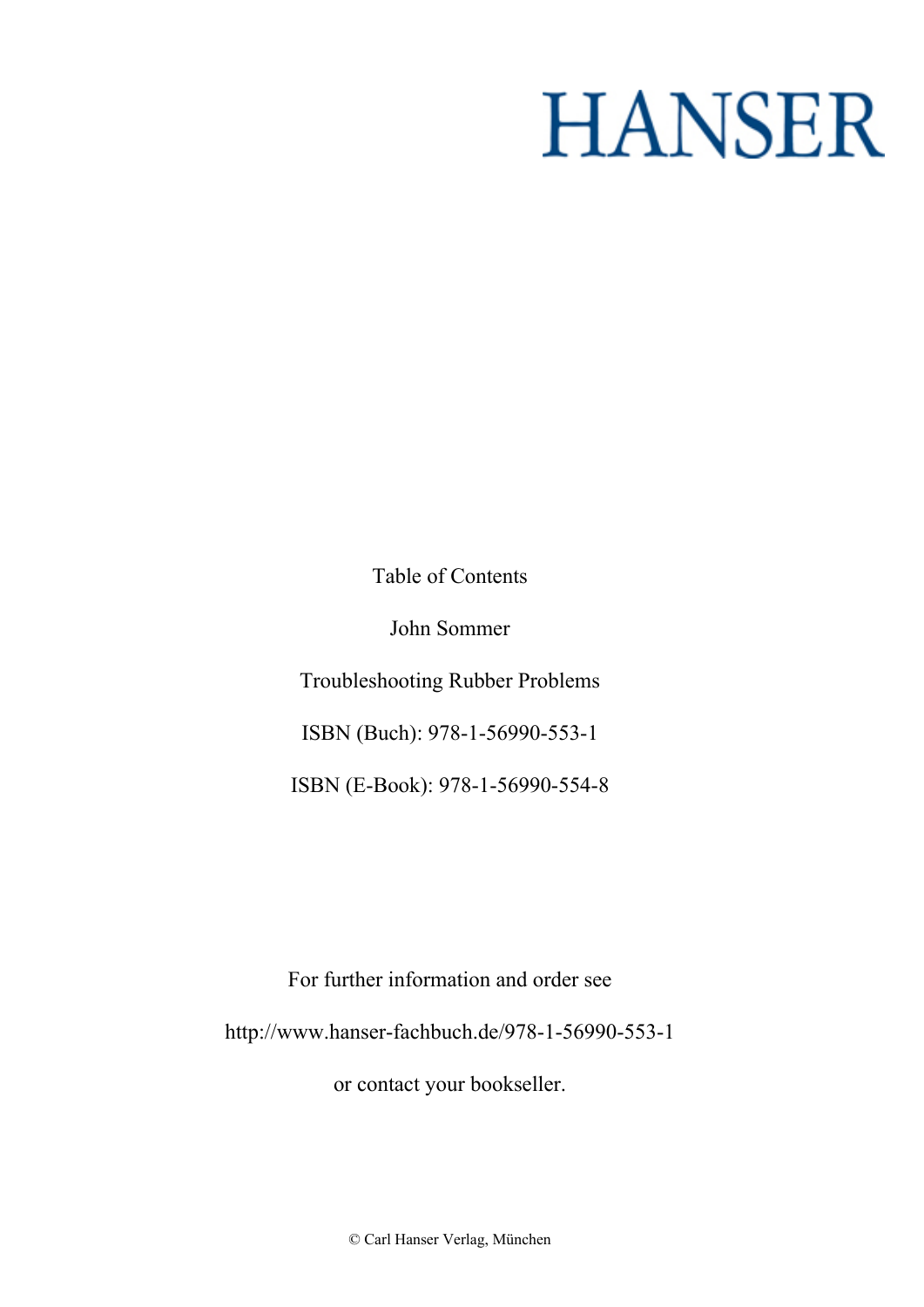## **Table of Contents**

|                |                |                                                           | V              |
|----------------|----------------|-----------------------------------------------------------|----------------|
| 1.             |                | TSE and TPE Materials, Compounds, Processes, and Products | $\mathbf{1}$   |
| 1.1            |                |                                                           | 1              |
| 1.2            |                |                                                           | 1              |
| 1.3            |                |                                                           | $\overline{2}$ |
| 1.4            |                |                                                           | 3              |
| 1.5            |                |                                                           |                |
| 1.6            |                |                                                           | $\overline{4}$ |
| 1.7            |                |                                                           | 5              |
| 1.8            |                |                                                           | 6              |
| $\overline{2}$ |                |                                                           | $\overline{7}$ |
| 2.1            |                |                                                           | 7              |
| 2.2            |                |                                                           | 7              |
|                | 2.2.1          |                                                           | 8              |
|                | 2.2.2          | High-Viscosity Elastomers and Compounds                   | 9              |
| 2.3            |                |                                                           | 9              |
|                | 2.3.1          |                                                           | 10             |
|                | 2.3.2          |                                                           | 11             |
|                | 2.3.3          |                                                           | 11             |
|                | 2.3.4          | EPDM (Terpolymer of Ethylene, Propylene, and a Diene)     | 11             |
|                | 2.3.5          |                                                           | 12             |
|                | 2.3.6          | FKM (Fluoro Rubber of the Polymethylene Type)             | 13             |
|                | 2.3.7          |                                                           | 14             |
| 2.4            |                |                                                           | 15             |
| 2.5            |                |                                                           | 16             |
| 2.6            |                |                                                           | 17             |
|                | 2.6.1          | NBR (Acrylonitrile-Butadiene Rubber)                      | 20             |
|                | 2.6.2          | HNBR (Hydrogenated Nitrile Rubber)                        | 20             |
|                | 2.6.3          |                                                           | 21             |
|                | 2.6.4<br>2.6.5 |                                                           | 22<br>22       |
|                |                |                                                           |                |
| 2.7            |                |                                                           | 22<br>23       |
| 2.8            |                |                                                           |                |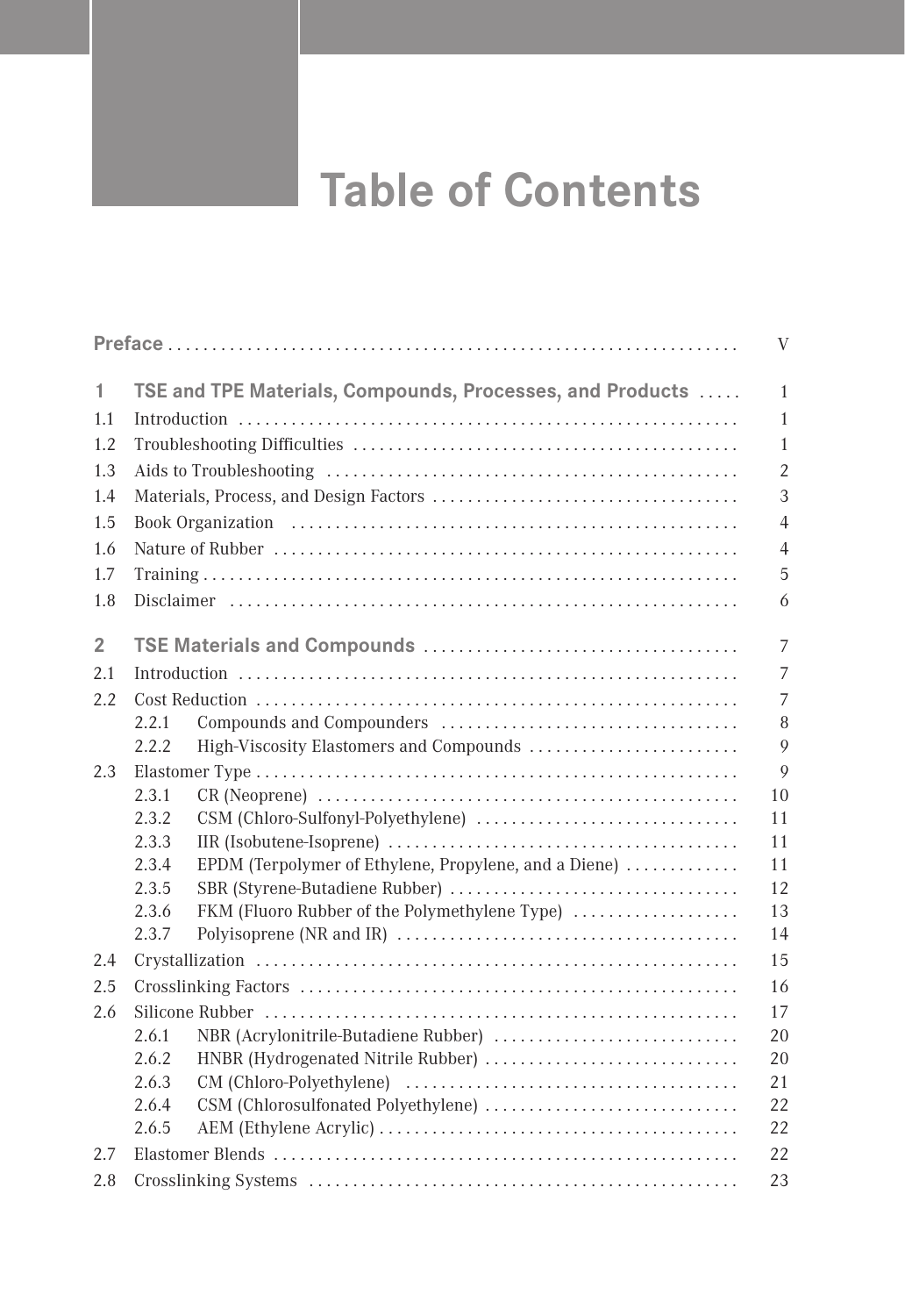|         | 25                                                                                                                                               |
|---------|--------------------------------------------------------------------------------------------------------------------------------------------------|
|         | 25                                                                                                                                               |
|         | 27                                                                                                                                               |
|         | 27                                                                                                                                               |
|         | 29                                                                                                                                               |
|         | 30                                                                                                                                               |
|         | 31                                                                                                                                               |
|         | 32                                                                                                                                               |
|         | 34                                                                                                                                               |
|         | 36                                                                                                                                               |
|         | 36                                                                                                                                               |
|         | 37                                                                                                                                               |
|         | 41                                                                                                                                               |
|         | 41                                                                                                                                               |
|         | 43                                                                                                                                               |
|         | 44                                                                                                                                               |
|         | 45                                                                                                                                               |
|         | 46                                                                                                                                               |
|         |                                                                                                                                                  |
|         | 55                                                                                                                                               |
|         | 55                                                                                                                                               |
| 3.1.1   | 55                                                                                                                                               |
| 3.1.2   | 56                                                                                                                                               |
|         | 58                                                                                                                                               |
| 3.2.1   | 59                                                                                                                                               |
|         | 60                                                                                                                                               |
|         | 64                                                                                                                                               |
|         | 67                                                                                                                                               |
|         | 68                                                                                                                                               |
|         | 70                                                                                                                                               |
|         | 71                                                                                                                                               |
|         |                                                                                                                                                  |
|         |                                                                                                                                                  |
|         | 73                                                                                                                                               |
|         | 76                                                                                                                                               |
|         |                                                                                                                                                  |
|         |                                                                                                                                                  |
|         | 77                                                                                                                                               |
|         | 77                                                                                                                                               |
| 3.9.2.2 | 77                                                                                                                                               |
| 3.9.2.3 | 78                                                                                                                                               |
| 3.9.2.4 | 79                                                                                                                                               |
|         | 3.2.2<br>3.5.1<br>72<br>73<br>3.9.1 Extrusion of Specific Types of Rubber<br>3.9.1.1<br>76<br>3.9.1.2<br>76<br>3.9.1.3<br>76<br>3.9.2<br>3.9.2.1 |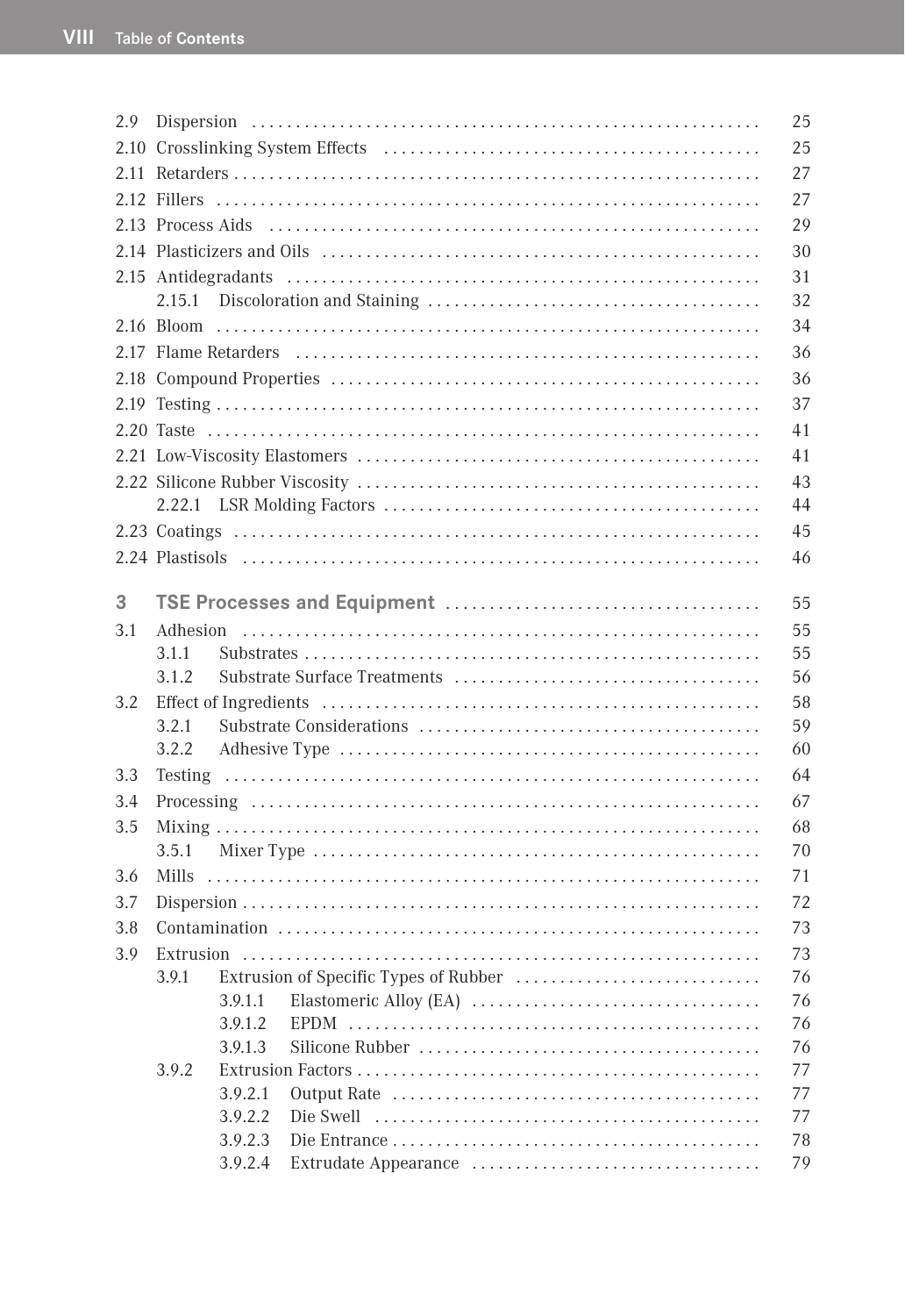| 3.10.1 |  | 80         |  |
|--------|--|------------|--|
| 3.10.2 |  | 80         |  |
|        |  | 81         |  |
| 81     |  |            |  |
|        |  | 81         |  |
|        |  | 82         |  |
|        |  |            |  |
| 3.15.1 |  | 82         |  |
| 3.15.2 |  | 82         |  |
| 3.15.3 |  | 83         |  |
| 3.15.4 |  | 83         |  |
|        |  | 83         |  |
|        |  | 86         |  |
|        |  | 86         |  |
|        |  | 87         |  |
| 3.19.1 |  | 89         |  |
|        |  | 89         |  |
| 3.19.2 |  | 90         |  |
|        |  | 90         |  |
| 3.19.3 |  | 92         |  |
| 3.19.4 |  | 92         |  |
| 3.19.5 |  | 93         |  |
| 3.19.6 |  | 95         |  |
| 3.19.7 |  | 95         |  |
|        |  |            |  |
|        |  |            |  |
| 97     |  |            |  |
| 98     |  |            |  |
|        |  |            |  |
|        |  | 98<br>99   |  |
|        |  | 99         |  |
|        |  | 100        |  |
|        |  | 102        |  |
|        |  |            |  |
|        |  | 102<br>102 |  |
| 3.29.2 |  | 103        |  |
| 3.29.3 |  | 104        |  |
| 3.29.4 |  | 104        |  |
| 3.29.5 |  | 105        |  |
| 3.29.6 |  | 105        |  |
| 3.29.7 |  | 106        |  |
| 3.29.8 |  | 106        |  |
| 3.29.9 |  | 107        |  |
|        |  | 108        |  |
|        |  |            |  |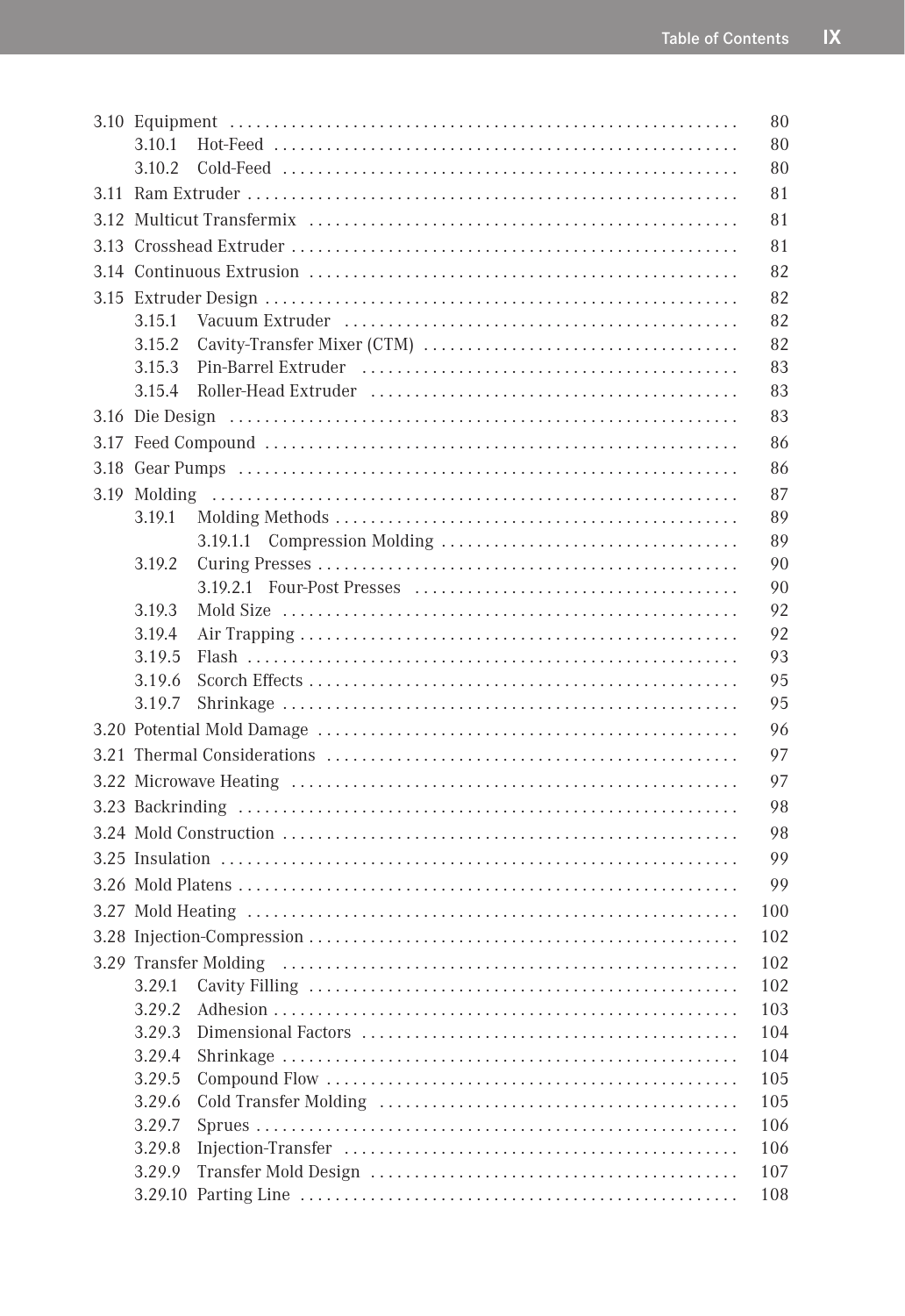|     |        |       | 109 |  |
|-----|--------|-------|-----|--|
|     |        |       | 109 |  |
|     |        |       | 110 |  |
|     | 3.30.1 |       | 111 |  |
|     | 3.30.2 |       | 113 |  |
|     |        |       | 115 |  |
|     | 3.31.1 |       | 116 |  |
|     | 3.31.2 |       | 117 |  |
|     | 3.31.3 |       | 117 |  |
|     | 3.31.4 |       | 117 |  |
|     |        |       | 118 |  |
|     | 3.31.5 | Gates | 119 |  |
|     | 3.31.6 |       | 119 |  |
|     |        |       | 120 |  |
|     | 3.31.7 |       | 120 |  |
|     |        |       | 122 |  |
|     | 3.32.1 |       | 123 |  |
|     |        |       | 124 |  |
|     |        |       | 125 |  |
|     | 3.34.1 |       | 125 |  |
|     | 3.34.2 |       | 126 |  |
|     |        |       | 126 |  |
|     |        |       | 128 |  |
|     |        |       | 129 |  |
|     |        |       | 129 |  |
|     | 3.38.1 |       | 130 |  |
|     | 3.38.2 |       | 131 |  |
|     | 3.38.3 |       | 131 |  |
|     | 3.38.4 |       | 131 |  |
|     | 3.38.5 |       | 132 |  |
|     |        |       | 133 |  |
|     | 3.39.1 |       | 133 |  |
|     | 3.39.2 |       | 134 |  |
|     | 3.39.3 |       | 134 |  |
|     | 3.39.4 |       | 135 |  |
|     | 3.39.5 |       | 135 |  |
|     |        |       | 135 |  |
| 4   |        |       | 149 |  |
| 4.1 |        | 149   |     |  |
| 4.2 |        | 151   |     |  |
| 4.3 |        |       | 151 |  |
| 4.4 |        |       | 151 |  |
| 4.5 |        |       | 153 |  |
| 4.6 |        |       | 153 |  |
|     |        |       |     |  |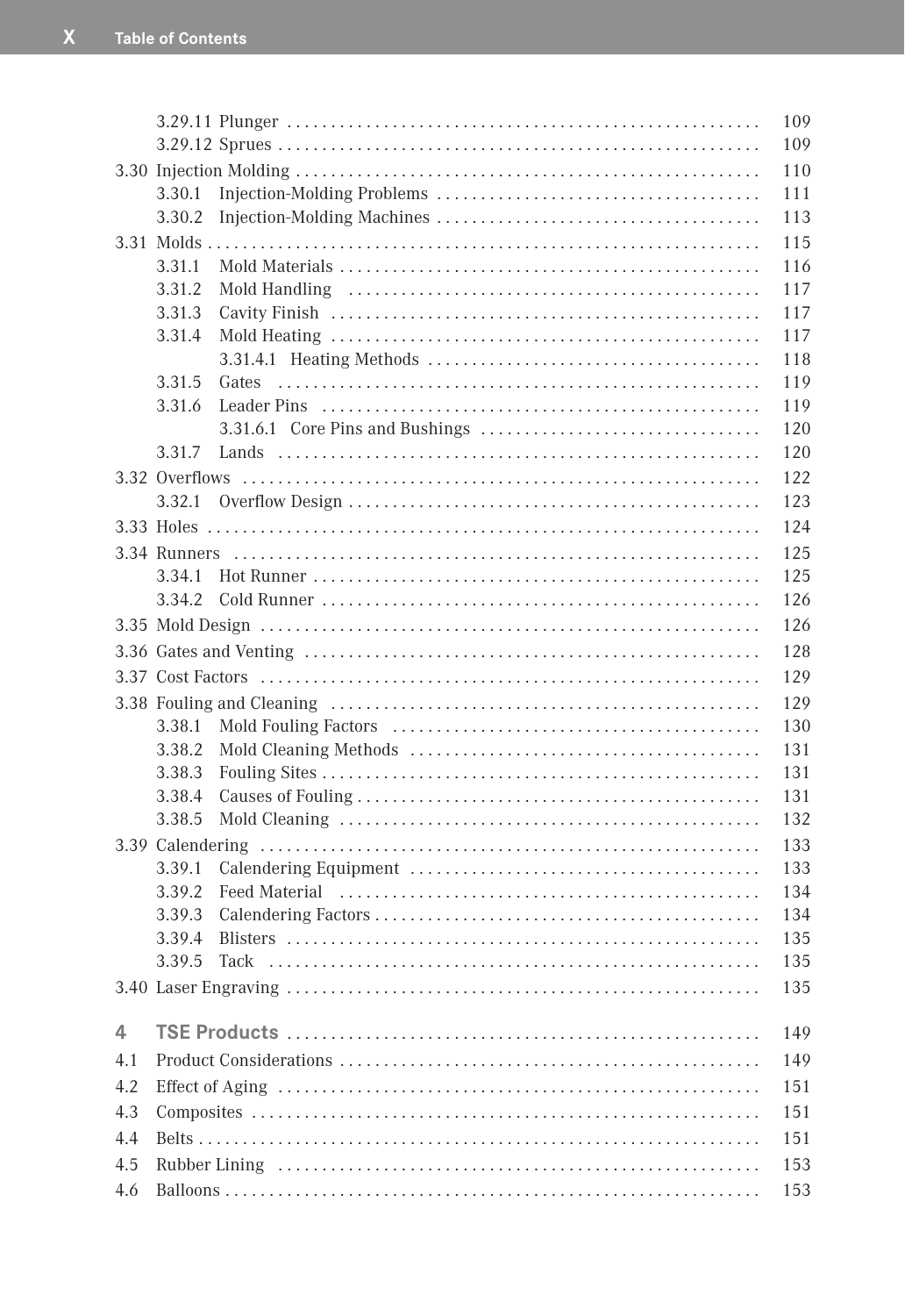| 4.7 |                                                                            | 153        |  |
|-----|----------------------------------------------------------------------------|------------|--|
| 4.8 |                                                                            | 154        |  |
| 4.9 | 154                                                                        |            |  |
|     | 155                                                                        |            |  |
|     |                                                                            | 155        |  |
|     |                                                                            | 155        |  |
|     |                                                                            | 155        |  |
|     |                                                                            | 156        |  |
|     |                                                                            | 156        |  |
|     |                                                                            | 156        |  |
|     |                                                                            | 156        |  |
|     |                                                                            | 159        |  |
|     |                                                                            | 161        |  |
|     |                                                                            | 162        |  |
|     |                                                                            | 162        |  |
|     |                                                                            | 163        |  |
|     |                                                                            | 163        |  |
|     |                                                                            | 164        |  |
|     |                                                                            | 164        |  |
|     |                                                                            | 164        |  |
|     |                                                                            |            |  |
|     | 4.27.1                                                                     | 166        |  |
|     | 4.27.2<br>Modular Integrated Robotized System                              | 166        |  |
|     | Bridgestone Innovative and Rational Development<br>4.27.3                  | 167        |  |
|     | 4.27.4                                                                     | 167        |  |
|     | 4.27.5                                                                     | 167        |  |
|     | 4.27.6                                                                     | 167        |  |
|     | Integrated Manufacturing Precision Assembled Cellular Technology<br>4.27.7 | 167        |  |
|     | 4.27.8                                                                     | 170        |  |
|     | 4.27.9                                                                     | 176        |  |
|     |                                                                            | 178<br>179 |  |
|     |                                                                            | 180        |  |
|     |                                                                            | 181        |  |
|     |                                                                            | 182        |  |
|     |                                                                            | 182        |  |
|     | 4.28.1                                                                     | 182        |  |
|     |                                                                            | 185        |  |
|     | 186                                                                        |            |  |
|     | 187                                                                        |            |  |
|     | 4.32 Seals                                                                 | 187        |  |
|     | 4.32.1                                                                     | 188        |  |
|     | 4.32.2                                                                     | 188        |  |
|     | 4.32.3                                                                     | 189        |  |
|     |                                                                            |            |  |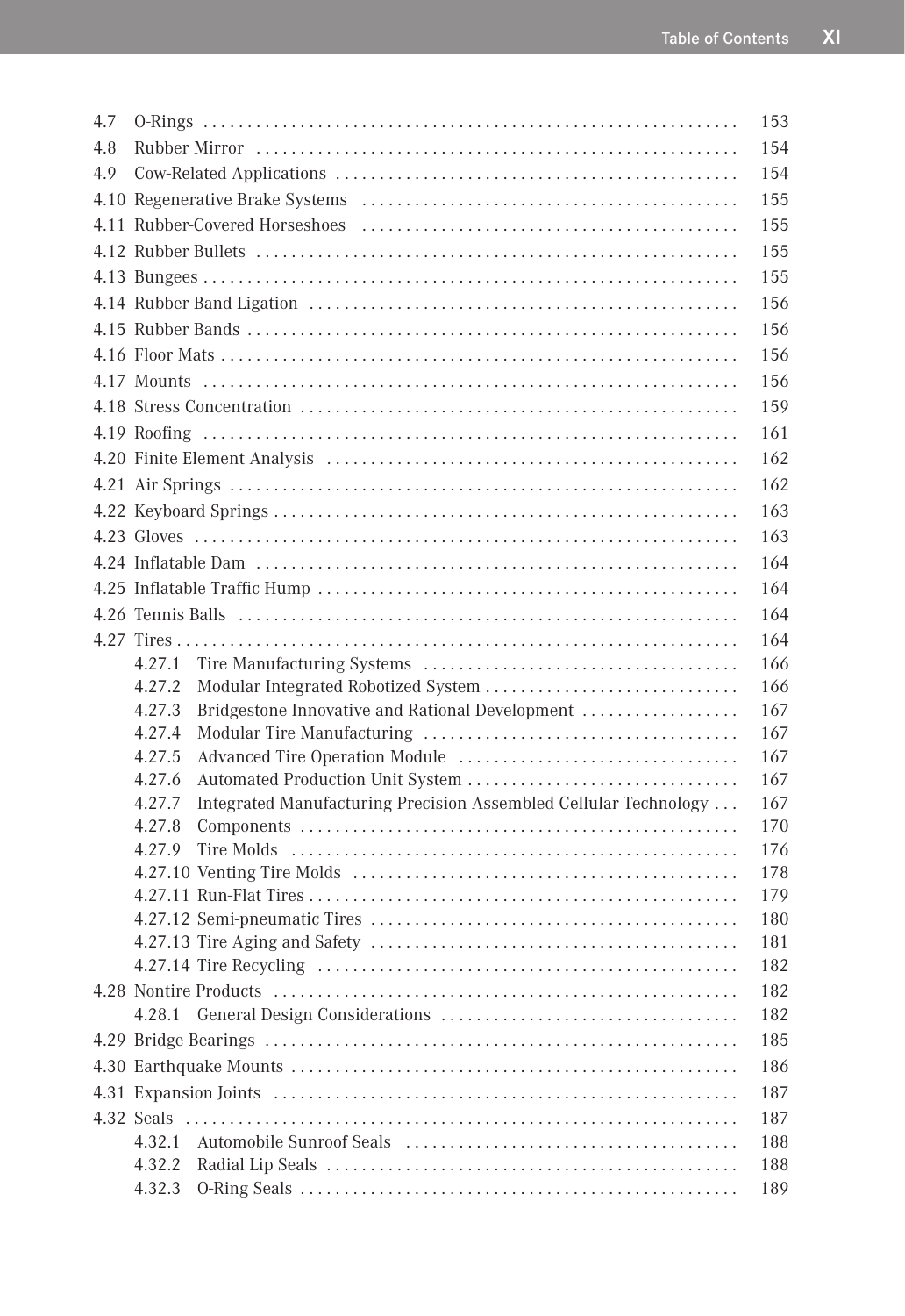| 4.32.4 | 189        |
|--------|------------|
| 4.32.5 | 190        |
| 4.32.6 | 190        |
| 4.32.7 | 190        |
| 4.32.8 | 190        |
|        | 191        |
|        | 191        |
|        | 192        |
|        | 192        |
|        | 193        |
| 4.37.1 | 194        |
| 4.37.2 | 194        |
| 4.37.3 | 194        |
| 4.37.4 | 194        |
| 4.37.5 | 195        |
|        | 196        |
| 4.38.1 | 198        |
|        | 200        |
| 4.39.1 | 202        |
| 4.39.2 | 202        |
| 4.39.3 | 204        |
| 4.39.4 | 204        |
| 4.39.5 | 205        |
| 4.39.6 | 205        |
| 4.39.7 | 206        |
| 4.39.8 | 206        |
| 4.39.9 | 207        |
|        | 207<br>208 |
|        | 208        |
|        | 208        |
|        | 209        |
|        | 209        |
|        | 209        |
|        | 210        |
|        | 212        |
|        |            |
|        | 212        |
|        | 213        |
|        | 213        |
|        | 214        |
|        | 214        |
|        | 215        |
|        | 215        |
| 4.50.1 | 215        |
| 4.50.2 | 217        |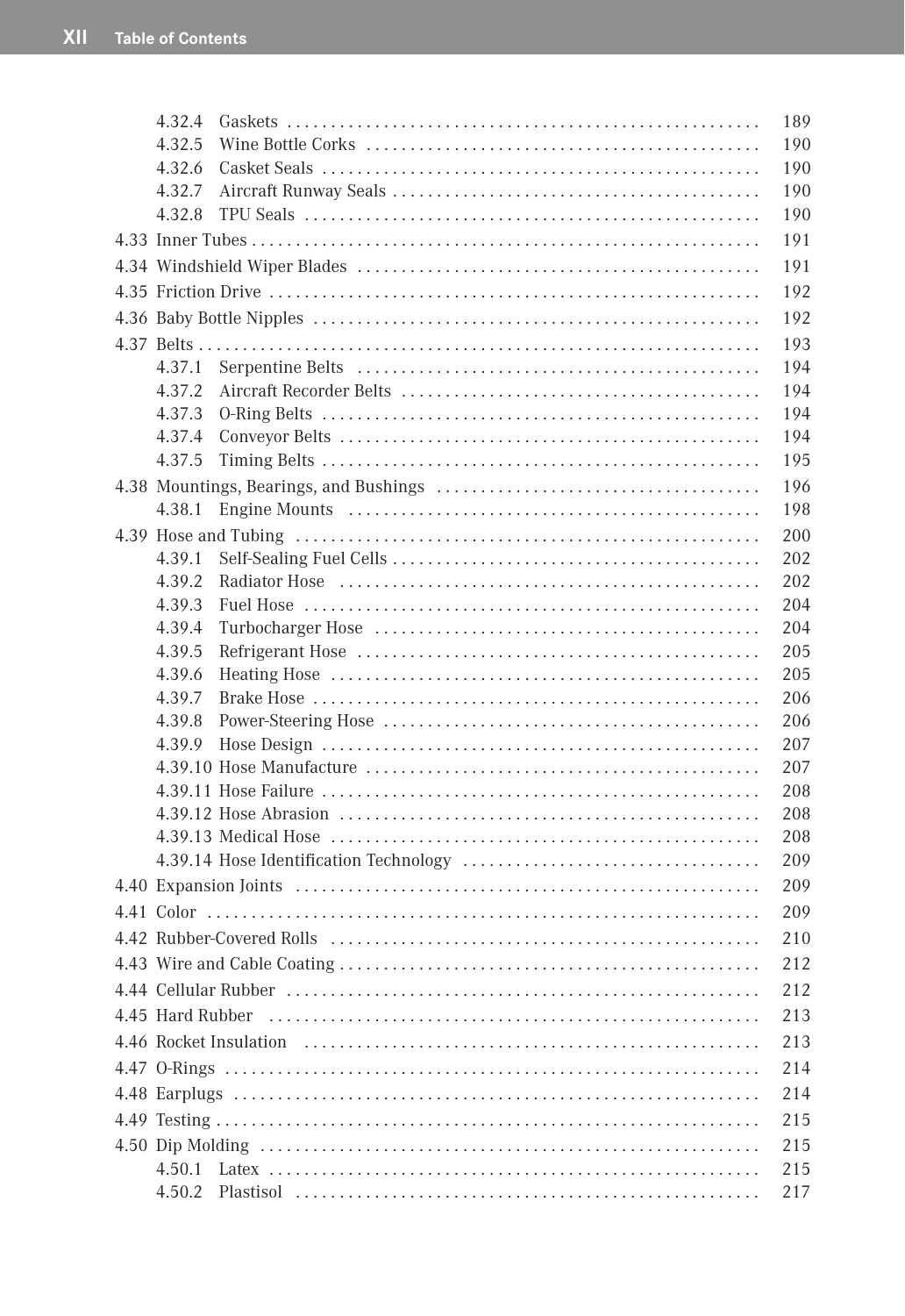|     | 4.50.3 |                                                | 217 |
|-----|--------|------------------------------------------------|-----|
|     | 4.50.4 |                                                | 217 |
|     | 4.50.5 |                                                | 218 |
| 5   |        |                                                | 233 |
| 5.1 |        |                                                | 233 |
| 5.2 |        |                                                | 234 |
|     | 5.2.1  |                                                | 234 |
|     | 5.2.2  |                                                | 234 |
|     | 5.2.3  | SEBS (Styrene Ethylene Butylene Styrene)       | 234 |
|     | 5.2.4  |                                                | 235 |
|     | 5.2.5  |                                                | 235 |
|     | 5.2.6  |                                                | 236 |
| 5.3 | Drying |                                                | 236 |
| 5.4 |        |                                                | 237 |
| 5.5 |        |                                                | 237 |
| 5.6 |        |                                                | 237 |
|     | 5.6.1  |                                                | 239 |
| 6   |        |                                                | 243 |
| 6.1 |        |                                                | 243 |
|     | 6.1.1  |                                                | 244 |
|     |        | Specialized Machines and Techniques<br>6.1.1.1 | 247 |
|     | 6.1.2  |                                                | 248 |
|     | 6.1.3  |                                                | 249 |
|     | 6.1.4  |                                                | 249 |
|     | 6.1.5  |                                                | 251 |
|     | 6.1.6  |                                                | 251 |
|     | 6.1.7  |                                                | 252 |
|     | 6.1.8  |                                                | 252 |
|     | 6.1.9  |                                                | 253 |
|     | 6.1.10 |                                                | 254 |
|     | 6.1.11 |                                                | 255 |
|     | 6.1.12 |                                                | 255 |
|     | 6.1.13 |                                                | 255 |
|     |        |                                                | 255 |
|     |        |                                                | 256 |
|     |        |                                                | 256 |
|     | 6.1.14 |                                                | 257 |
| 6.2 |        |                                                | 260 |
| 6.3 |        |                                                | 263 |
|     | 6.3.1  |                                                | 264 |
|     | 6.3.2  | General Design Guidelines for Extrusion        | 266 |